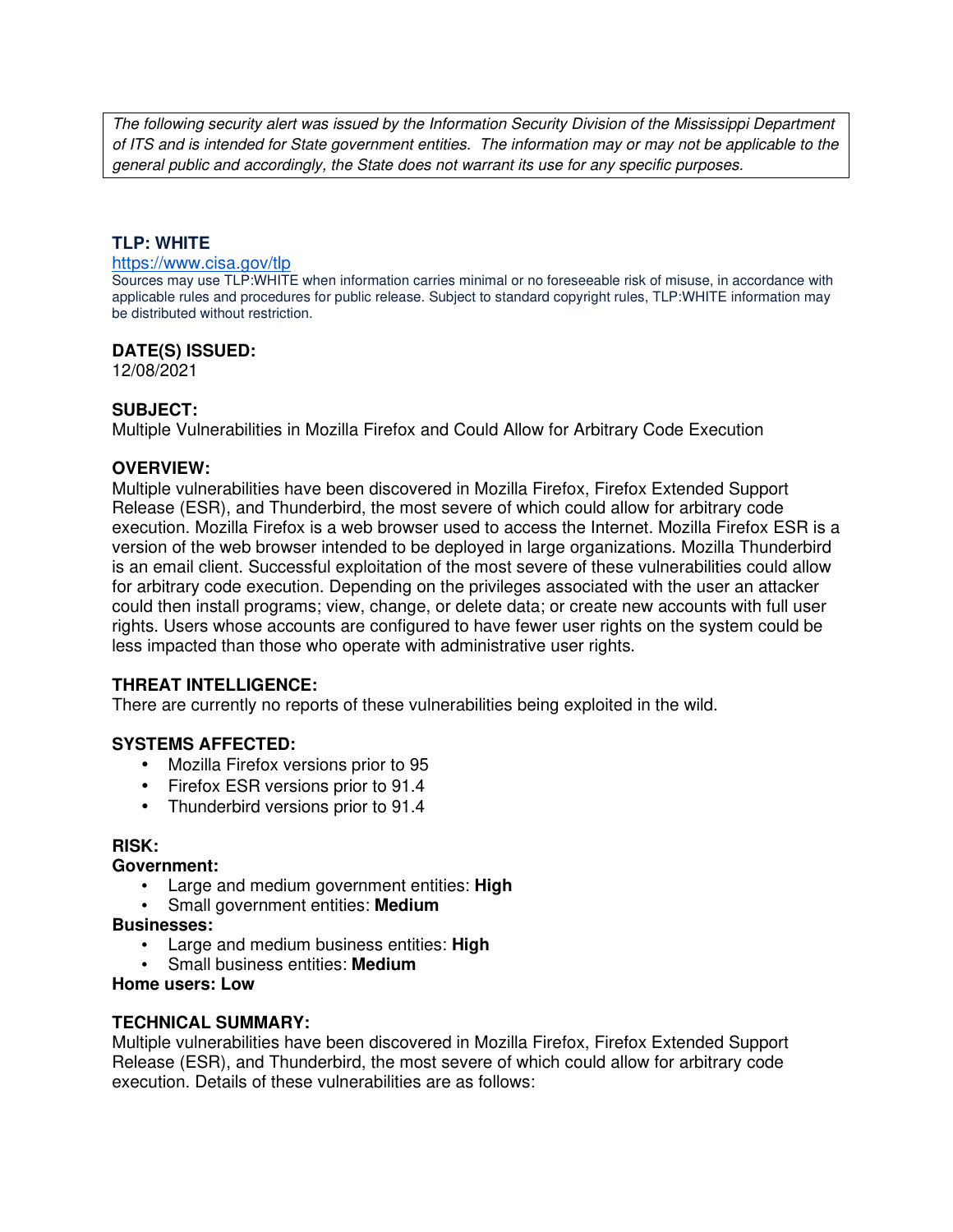- JavaScript unexpectedly enabled for the composition area (CVE-2021-43528)
- URL leakage when navigating while executing asynchronous function (CVE-2021- 43536)
- Heap buffer overflow when using structured clone (CVE-2021-43537)
- Missing fullscreen and pointer lock notification when requesting both (CVE-2021-43538)
- GC rooting failure when calling wasm instance methods (CVE-2021-43539)
- WebExtensions could have installed persistent ServiceWorkers (CVE-2021-43540)
- External protocol handler parameters were unescaped (CVE-2021-43541)
- XMLHttpRequest error codes could have leaked the existence of an external protocol handler (CVE-2021-43542)
- Bypass of CSP sandbox directive when embedding (CVE-2021-43543)
- Receiving a malicious URL as text through a SEND intent could have led to XSS (CVE-2021-43544)
- Denial of Service when using the Location API in a loop (CVE-2021-43545)
- Cursor spoofing could overlay user interface when native cursor is zoomed (CVE-2021- 43546)

Successful exploitation of the most severe of these vulnerabilities could allow for arbitrary code execution. Depending on the privileges associated with the user an attacker could then install programs; view, change, or delete data; or create new accounts with full user rights. Users whose accounts are configured to have fewer user rights on the system could be less impacted than those who operate with administrative user rights.

# **RECOMMENDATIONS:**

The following actions should be taken:

- Apply appropriate updates provided by Mozilla to vulnerable systems immediately after appropriate testing.
- Run all software as a non-privileged user (one without administrative privileges) to diminish the effects of a successful attack.
- Remind users not to visit un-trusted websites or follow links provided by unknown or untrusted sources.
- Inform and educate users regarding the threats posed by hypertext links contained in emails or attachments especially from un-trusted sources.
- Apply the Principle of Least Privilege to all systems and services.

# **REFERENCES:**

# **Mozilla:**

https://www.mozilla.org/en-US/security/advisories/mfsa2021-52/ https://www.mozilla.org/en-US/security/advisories/mfsa2021-53/ https://www.mozilla.org/en-US/security/advisories/mfsa2021-54/

# **CVE:**

https://cve.mitre.org/cgi-bin/cvename.cgi?name=CVE-2021-43528 https://cve.mitre.org/cgi-bin/cvename.cgi?name=CVE-2021-43536 https://cve.mitre.org/cgi-bin/cvename.cgi?name=CVE-2021-43537 https://cve.mitre.org/cgi-bin/cvename.cgi?name=CVE-2021-43538 https://cve.mitre.org/cgi-bin/cvename.cgi?name=CVE-2021-43539 https://cve.mitre.org/cgi-bin/cvename.cgi?name=CVE-2021-43540 https://cve.mitre.org/cgi-bin/cvename.cgi?name=CVE-2021-43541 https://cve.mitre.org/cgi-bin/cvename.cgi?name=CVE-2021-43542